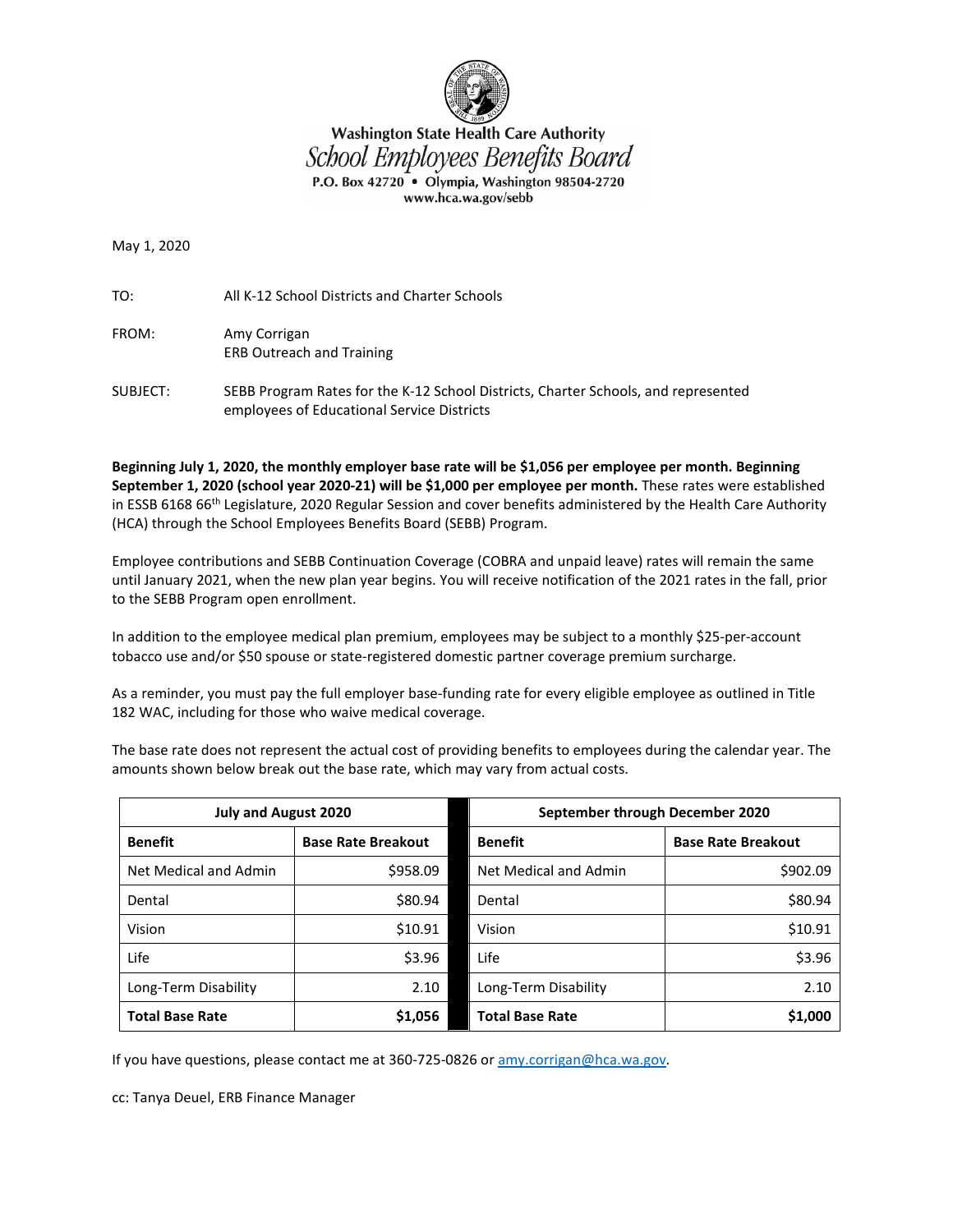## **Washington State Health Care Authority**

## **2020 SEBB Rate Book**

Invoicing Rates for K12 Active with Surcharges (for July though August and September through December)

|                                           | 7/1/2020<br>through<br>8/31/2020 | <b>Employee Contributions: CY 2020</b> |                                 |                                     | <b>Total Base Rate With Employee Contributions:</b><br>July though August 2020 |                   |                                 |                              |                    |
|-------------------------------------------|----------------------------------|----------------------------------------|---------------------------------|-------------------------------------|--------------------------------------------------------------------------------|-------------------|---------------------------------|------------------------------|--------------------|
| <b>Plans</b>                              | <b>Base Rate</b>                 | Subscriber                             | <b>Subscriber</b><br>and Spouse | <b>Subscriber</b><br>and Child(ren) | <b>Full Family</b>                                                             | <b>Subscriber</b> | <b>Subscriber</b><br>and Spouse | Subscriber<br>and Child(ren) | <b>Full Family</b> |
| Kaiser Permanente NW 1                    | \$1,056                          | \$28                                   | \$56                            | \$49                                | \$84                                                                           | \$1,084           | \$1,112                         | \$1,105                      | \$1,140            |
| Kaiser Permanente NW 2                    | \$1,056                          | \$41                                   | \$82                            | \$72                                | \$123                                                                          | \$1,097           | \$1,138                         | \$1,128                      | \$1,179            |
| Kaiser Permanente NW 3                    | \$1,056                          | \$106                                  | \$212                           | \$186                               | \$318                                                                          | \$1,162           | \$1,268                         | \$1,242                      | \$1,374            |
| Kaiser Permanente WA Core 1               | \$1,056                          | \$13                                   | \$26                            | \$23                                | \$39                                                                           | \$1,069           | \$1,082                         | \$1,079                      | \$1,095            |
| Kaiser Permanente WA Core 2               | \$1,056                          | \$19                                   | \$38                            | \$33                                | \$57                                                                           | \$1,075           | \$1,094                         | \$1,089                      | \$1,113            |
| Kaiser Permanente WA Core 3               | \$1,056                          | \$89                                   | \$178                           | \$156                               | \$267                                                                          | \$1,145           | \$1,234                         | \$1,212                      | \$1,323            |
| Kaiser Permanente WA SoundChoice          | \$1,056                          | \$49                                   | \$98                            | \$86                                | \$147                                                                          | \$1,105           | \$1,154                         | \$1,142                      | \$1,203            |
| Kaiser Permanente WA Options Access PPO 1 | \$1,056                          | \$39                                   | \$78                            | \$68                                | \$117                                                                          | \$1,095           | \$1,134                         | \$1,124                      | \$1,173            |
| Kaiser Permanente WA Options Access PPO 2 | \$1,056                          | \$69                                   | \$138                           | \$121                               | \$207                                                                          | \$1,125           | \$1,194                         | \$1,177                      | \$1,263            |
| Kaiser Permanente WA Options Access PPO 3 | \$1,056                          | \$116                                  | \$232                           | \$203                               | \$348                                                                          | \$1,172           | \$1,288                         | \$1,259                      | \$1,404            |
| Premera Blue Cross High PPO               | \$1,056                          | \$70                                   | \$140                           | \$123                               | \$210                                                                          | \$1,126           | \$1,196                         | \$1,179                      | \$1,266            |
| Premera Blue Cross Peak Care EPO          | \$1,056                          | \$31                                   | \$62                            | \$54                                | \$93                                                                           | \$1,087           | \$1,118                         | \$1,110                      | \$1,149            |
| Premera Blue Cross Standard PPO           | \$1,056                          | \$22                                   | \$44                            | \$39                                | \$66                                                                           | \$1,078           | \$1,100                         | \$1,095                      | \$1,122            |
| Uniform Medical Plan Achieve 1            | \$1,056                          | \$33                                   | \$66                            | \$58                                | \$99                                                                           | \$1,089           | \$1,122                         | \$1,114                      | \$1,155            |
| Uniform Medical Plan Achieve 2            | \$1,056                          | \$98                                   | \$196                           | \$172                               | \$294                                                                          | \$1,154           | \$1,252                         | \$1,228                      | \$1,350            |
| Uniform Medical Plan High Deductible      | \$1,056                          | \$25                                   | \$50                            | \$44                                | \$75                                                                           | \$1,081           | \$1,106                         | \$1,100                      | \$1,131            |
| Uniform Medical Plan Plus - PSHVN         | \$1,056                          | \$68                                   | \$136                           | \$119                               | \$204                                                                          | \$1,124           | \$1,192                         | \$1,175                      | \$1,260            |
| Uniform Medical Plan Plus - UW            | \$1,056                          | \$68                                   | \$136                           | \$119                               | \$204                                                                          | \$1,124           | \$1,192                         | \$1,175                      | \$1,260            |